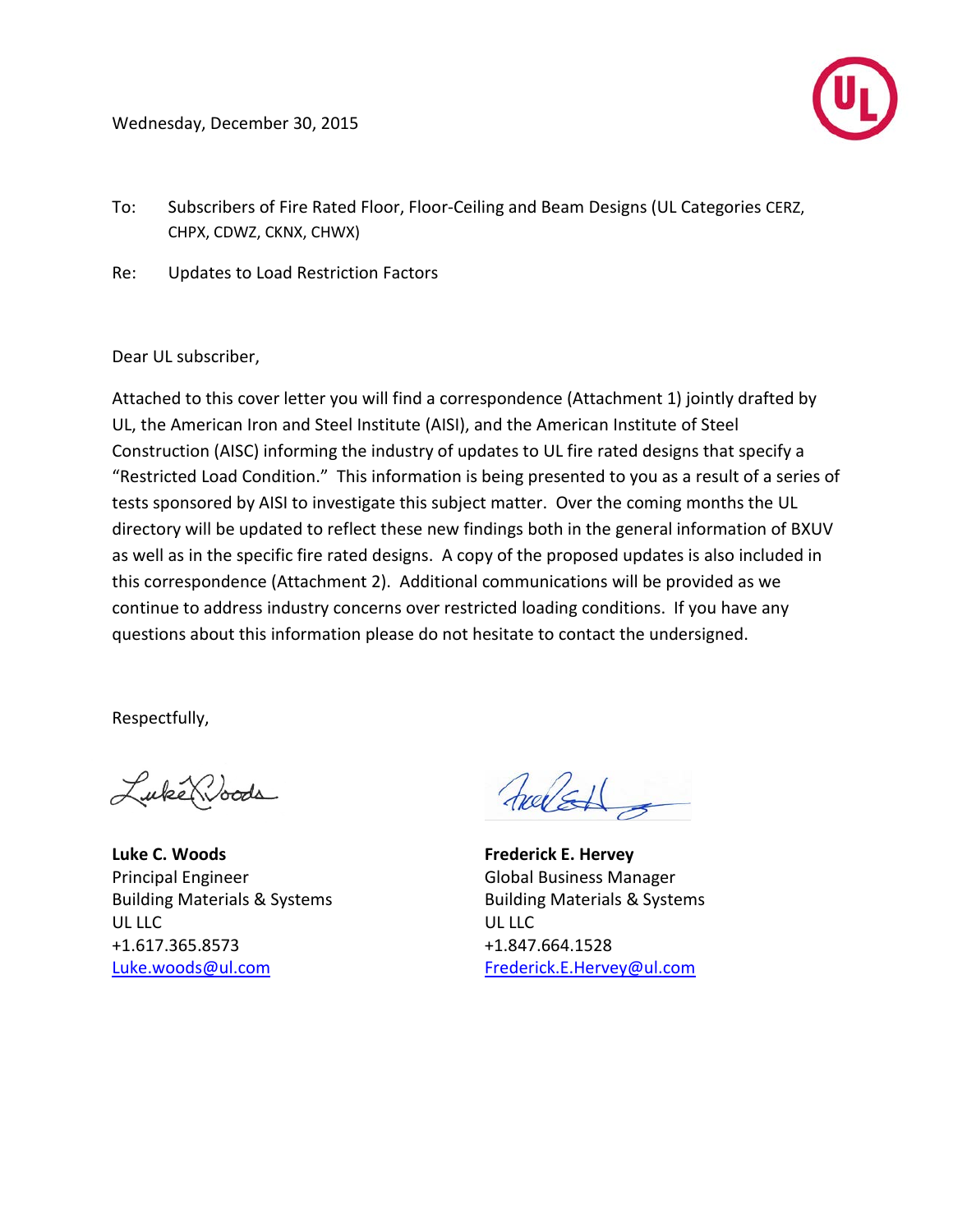

## **Proper Application of Steel Beam Load Restriction Factors to UL Designs**

## **Charles J. Carter, Farid Alfawakhiri, Robert M. Berhinig, and Frederick E. Hervey**

Underwriters Laboratories (UL), the American Iron and Steel Institute (AISI), and the American Institute of Steel Construction (AISC) have been collaborating to provide answers and solutions to questions that have been raised about the need for load restriction factors with UL Designs. We have identified a number of clarifications and updates that will be made in UL Guide BXUV, as well as in UL Designs themselves. We jointly offer the following summary so that the information is known and can be used now, while UL updates their documents.

Recent testing conducted by UL for AISI and AISC provides for the following conclusions related to application of load restriction factors to UL Designs for steel beams in US practice:

1. **Load restriction factors for steel beams need not be applied to any UL Design that is based upon strength calculated using the 2005 or 2010 AISC Specification.** Table 1 below shows the UL (and ULC) Designs that meet this condition.

|                    | For W-Shape Beams             | For Specialty Beam Products |  |
|--------------------|-------------------------------|-----------------------------|--|
| <b>UL Designs</b>  | G592, D798, D799, D982, D985, | N858, N904, N905, and N906  |  |
|                    | D988, E701, E702, N743, N852, |                             |  |
|                    | N860, S750, S751, and S812    |                             |  |
| <b>ULC Designs</b> | D501, F906, F912, and N815    | O710, N900, N901, and N902  |  |

**Table 1. Unrestricted UL and ULC Designs**

View these and other UL Designs at www.ul.com/firewizard.

- 2. **Load restriction factors for steel beams need not be applied to any other UL Design if an unrestrained beam rating is used.** Unrestrained beam ratings are determined using a limiting temperature criterion of 1,100 degrees F and a load maintenance criterion. The testing of steel beams at varying load levels has shown that the time it takes to reach this limiting temperature is not a function of the magnitude of the applied load.
- 3. **Load restriction factors for steel beams need not be applied to any other UL Design if a 1-hour restrained beam rating is used.** A 1-hour restrained beam rating is based upon the same criteria used for a 1-hour unrestrained beam rating. Therefore, as stated in item 2 above, the rating is not a function of the magnitude of the applied load.
- 4. **When using a UL Design for which none of the foregoing conditions applies, a load restriction factor of 0.9 is applicable for both composite design and non-composite design in US practice.** UL, AISI, and AISC have determined that the load restriction factors specified for use with Canadian design codes are not appropriate for use in the US. In the US marketplace, a smaller load reduction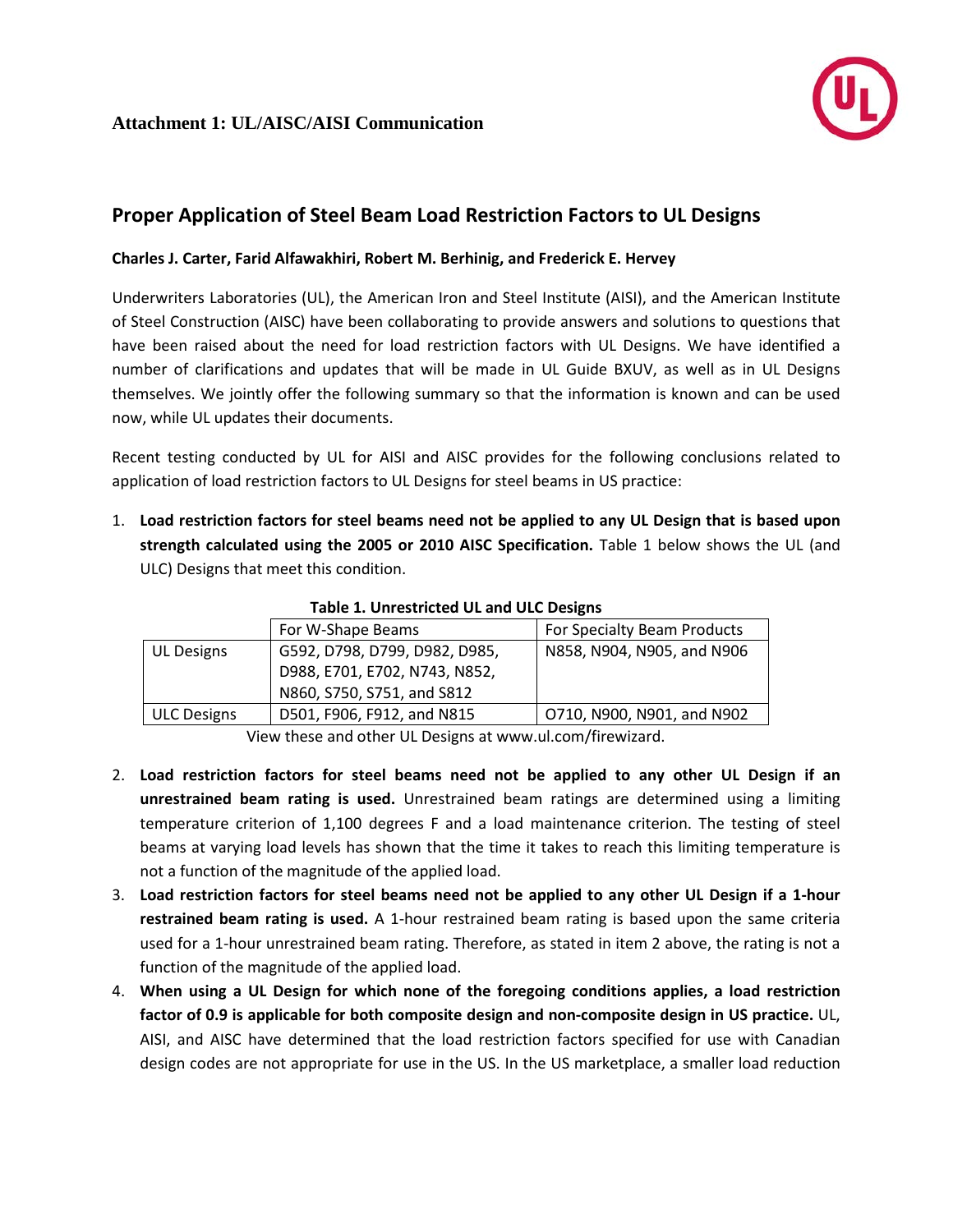

of 10% is appropriate for UL Designs based upon 1989 or earlier AISC ASD Specification requirements.

Stated more directly, load restriction is only applicable to 1.5-, 2-, 3-, and 4-hour restrained beam ratings in UL Designs that were loaded based upon 1989 or earlier AISC ASD Specification requirements. In these cases, a 10% load reduction (0.9 load restriction factor) shall be used.

Moving forward, UL, AISI, and AISC understand the need for practical and useful solutions to make fire protection selection and design easier for all. Accordingly, we are now collaborating to develop an approach wherein the fire protection thickness can be adjusted to account for conditions that differ from those used in the testing for a given design. We expect that this approach will be preferable in the marketplace and intend that it will replace the load restriction approach when available.

\_\_\_\_\_\_\_\_\_\_\_\_\_

Charles J. Carter, S.E., P.E., Ph.D. is Vice President and Chief Structural Engineer at the American Institute of Steel Construction. Farid Alfawakhiri, P.Eng., Ph.D. is Senior Engineer, Construction Codes and Standards, for the American Iron and Steel Institute. Robert M. Berhinig, P.E., is Consultant for Berhinig Services LLC. Frederick E. Hervey is Global Business Manager, Building and Life Safety Technologies, for Underwriters Laboratories LLC.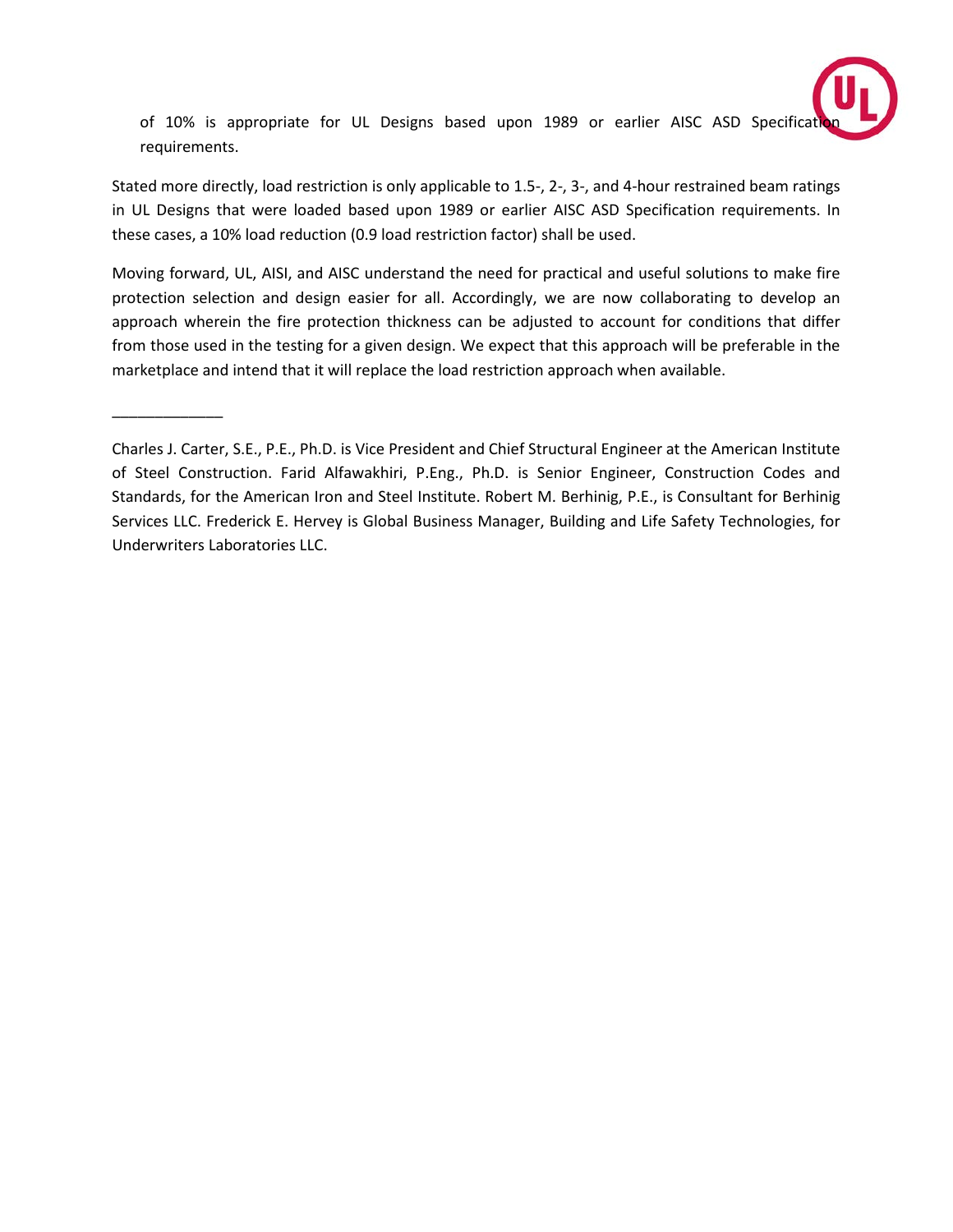

## **2. Loading of Test Specimens**

[ANSI/UL 263](http://ulstandards.ul.com/standard/?id=263) requires the load applied to test samples to be based upon the limiting conditions of design as determined by nationally recognized structural design criteria. For some applications, the nationally recognized design criteria may be based upon the Allowable Stress Design (ASD) Method or the Load and Resistance Factor Design (LRFD) Method. For applications where these two design methods are available, the load applied to the test sample was determined in accordance with the Allowable Stress Design Method unless the rated assembly specifically references the Load and Resistance Factor Design. Also, unless otherwise stated, the load capacity of steel beams assumes the beams are fabricated from A36 steel.

[ANSI/UL 263](http://ulstandards.ul.com/standard/?id=263) permits samples to be tested with the applied load being less than the maximum allowable load as determined by the limiting conditions of a nationally recognized structural design criteria. The ratings for assemblies determined from tests where the applied load was less than allowed by the nationally recognized structural design criteria are identified as "Restricted Load Condition." The percent of the maximum load, the percent of the maximum stress, and the nationally recognized design criteria is identified in the text describing the structural element of rated assemblies with a restricted load condition. An example of the text used in an assembly with a restricted load condition and steel joist loaded to 80% of the maximum allowable is:

The design load for the structural member described in this design should not: (1) exceed 80% of the maximum allowable load specified in "Catalog of Standard Specifications and Load Tables for Steel Joists and Steel Girders," published by the Steel Joist Institute, or (2) develop a tensile stress greater than 24 ksi, which is 80% of the maximum allowable tensile stress of 30 ksi. (**Note:** The maximum allowable total load develops a tensile stress of approximately 30 ksi.)

Some restricted load conditions have resulted from changes in product availability. An example is the substitution of K-Series joists for other series joists as described under **Section III, FLOOR-CEILINGS AND ROOF-CEILINGS, Item 7, Steel Joists**.

Assemblies tested with less than the maximum allowable load that would result from loading calculated using the Limit States Design Method in Canada or post-2005 AISC Specification criteria in the United States are identified as "Restricted Load Condition." The Percent Load Reduction and corresponding Load Restricted Factor for typical assemblies noted in Table I are based upon loading calculated in accordance with pre-2005 AISC ASD Specification criteria as compared to loading calculated in accordance with 2005 and later AISC Specification criteria in the United States.

The calculations were performed for assemblies representing spans and member sizes of typical fire-test assemblies. The loads were calculated assuming a span of 13 ft for floors and roofs and 10 ft for walls. Calculations for wide flanged steel beams assume a live to dead load ratio of 3:1.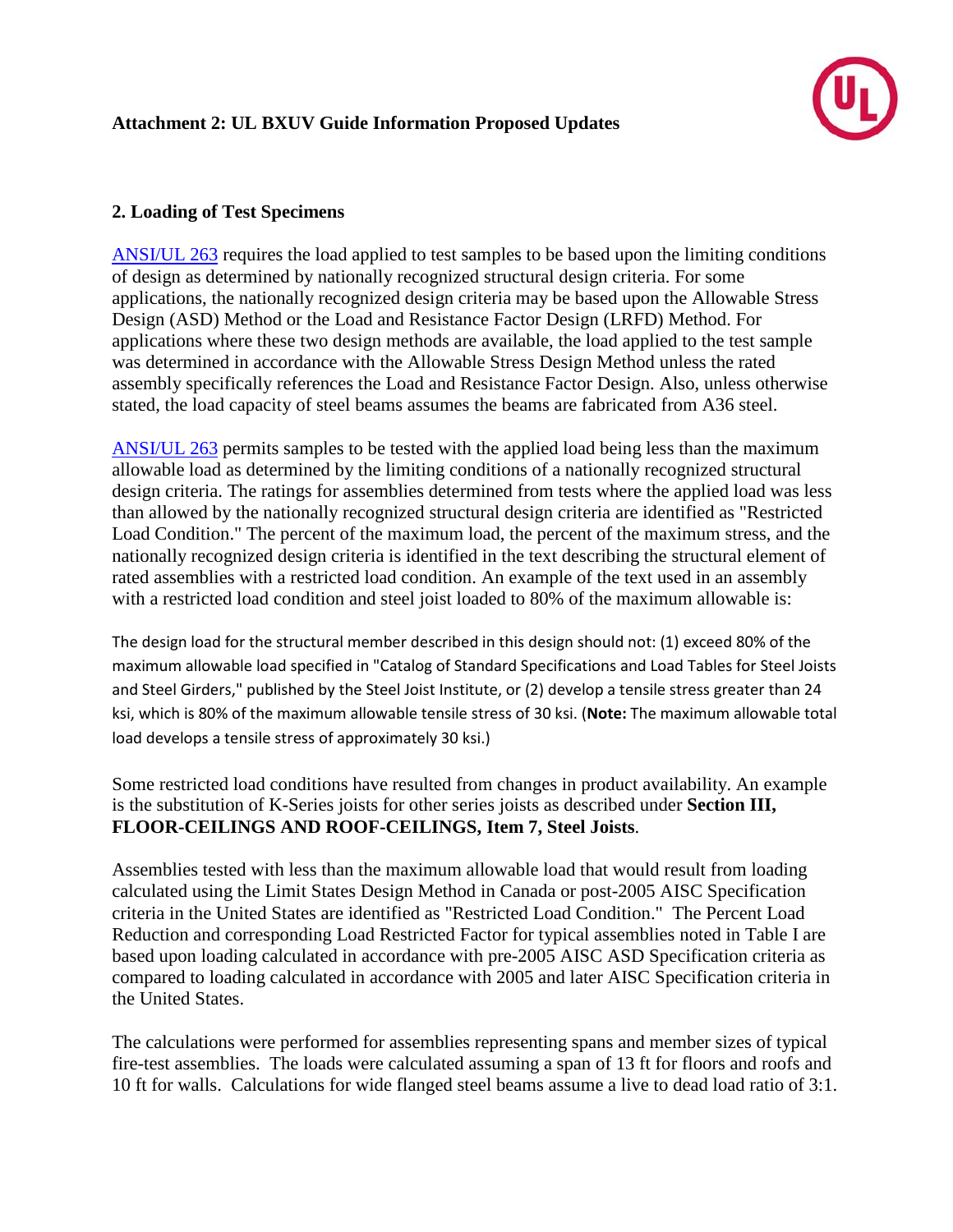

A load restriction need not be applied for an unrestrained condition of any hourly rating nor applied for a restrained condition with a hourly rating of 1 hour or less.

Some fire-resistive designs are specified with a Restricted Load Condition. When using fireresistive designs with a Restricted Load Condition, the factored resistance of the structural members or components should be reduced by multiplying the factored resistance by the Load Restricted Factor specified in the individual fire-resistive designs.

The Load Restricted Factor should be applied to the factored resistance of all structural members or components, including, but not limited to, factored moment resistance  $(M_r)$ , factored shear resistance  $(V_r)$ , factored tensile resistance  $(T_r)$  and factored compressive resistance  $(C_r)$ .

| <b>Type of Assembly</b>                                                                                                                                                                                                                                                               | <b>Percent Load Reduction</b><br>(LRFD-ASD) / LRFD | <b>Load Restricted</b><br><b>Factor</b> |
|---------------------------------------------------------------------------------------------------------------------------------------------------------------------------------------------------------------------------------------------------------------------------------------|----------------------------------------------------|-----------------------------------------|
| <b>W8x28 - AISC</b><br>(W200x42 - CISC)<br>noncomposite steel beam                                                                                                                                                                                                                    | 10%                                                | 0.9                                     |
| <b>W8x28 - AISC</b><br>(W200x42 - CISC)<br>composite steel beam                                                                                                                                                                                                                       | 10%                                                | 0.9                                     |
| Floor/Roof supported by open-web steel joists                                                                                                                                                                                                                                         | 4%                                                 | 0.96                                    |
| Floor supported by cold-formed steel channels                                                                                                                                                                                                                                         | 0%                                                 | none                                    |
| Floor supported by 2 x 10 in. (38 x 235 mm)<br>wood joists                                                                                                                                                                                                                            | 35%                                                | 0.65                                    |
| Wall supported by $2 \times 4$ in. (38 $\times$ 89 mm) wood<br>studs                                                                                                                                                                                                                  | 18%                                                | 0.82                                    |
| Wall supported by cold-formed steel studs                                                                                                                                                                                                                                             | 0%                                                 | none                                    |
| <b>Steel columns</b>                                                                                                                                                                                                                                                                  | $\ast$                                             | $\ast$                                  |
| The ratings for floors supported by cold-formed steel channels and walls supported by cold-<br>formed steel studs do not have a Load Restriction Factor as the associated loads in Canada<br>and the U.S. are based on the same standard: CSA S136, "North American Specification for |                                                    |                                         |

## **Table I**